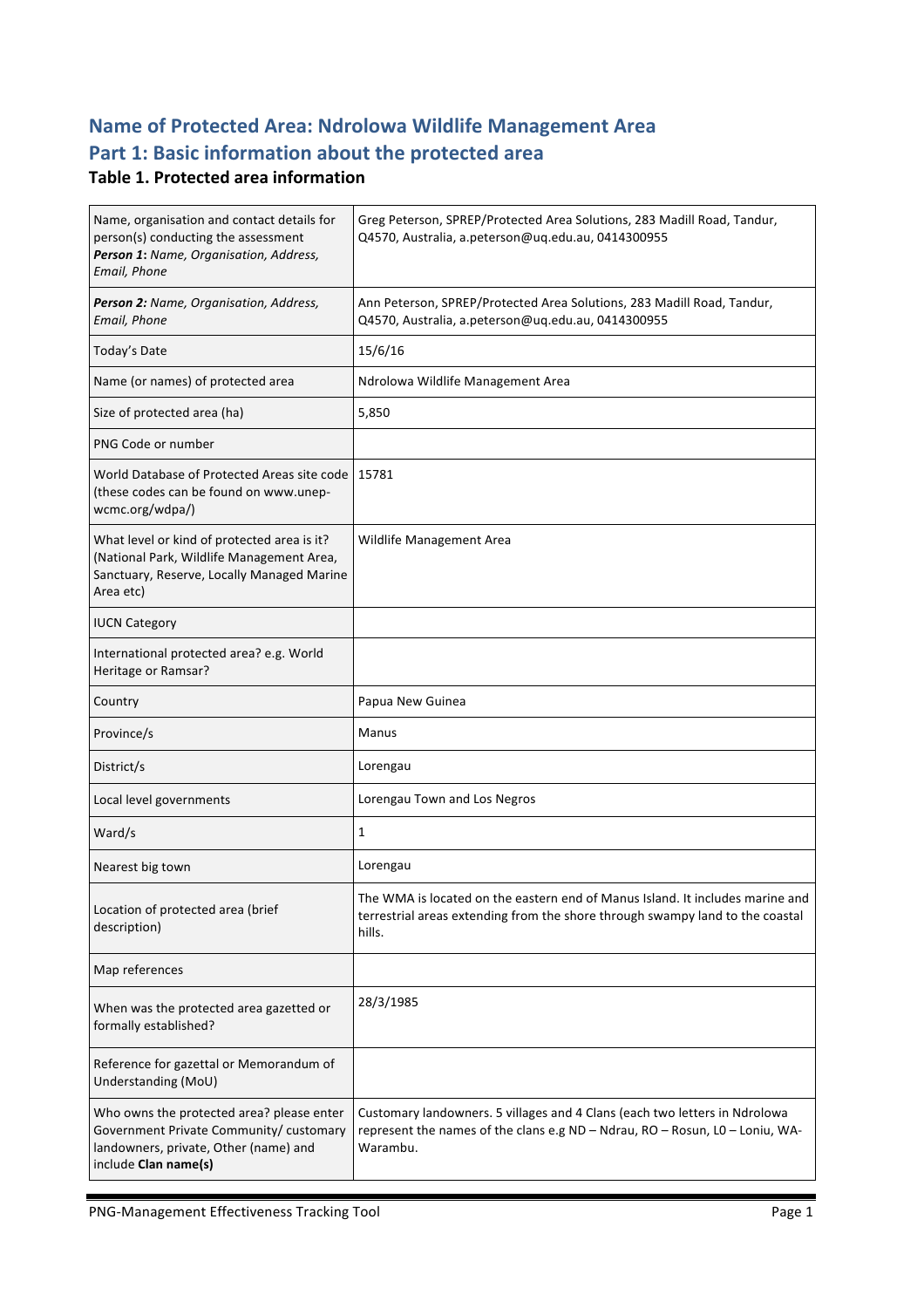| Number of households living in the<br>protected area                                                                                                                                                                                           | >200 households in 5 villages                                                                                                                                                                                                                                                                                                                                                                                                                                                                                                         |
|------------------------------------------------------------------------------------------------------------------------------------------------------------------------------------------------------------------------------------------------|---------------------------------------------------------------------------------------------------------------------------------------------------------------------------------------------------------------------------------------------------------------------------------------------------------------------------------------------------------------------------------------------------------------------------------------------------------------------------------------------------------------------------------------|
| Population size within the protected area                                                                                                                                                                                                      |                                                                                                                                                                                                                                                                                                                                                                                                                                                                                                                                       |
| Who manages the protected area?(e.g.<br>please enter government, customary<br>landowners [add clan names] management<br>committee [how many and what gender])                                                                                  | The area currently is managed by the clans who own the land in the WMA. The<br>boundary and the WMA were gazetted in 1985, but the rules were not (due to<br>internal disputes about enforcement and penalties).                                                                                                                                                                                                                                                                                                                      |
| Total number of staff (this means anyone<br>working on the protected area in paid jobs -<br>whether NGOs, community, rangers or<br>customary landowners                                                                                        | 0                                                                                                                                                                                                                                                                                                                                                                                                                                                                                                                                     |
| Temporary paid workers   0                                                                                                                                                                                                                     |                                                                                                                                                                                                                                                                                                                                                                                                                                                                                                                                       |
| Permanent paid workers 0                                                                                                                                                                                                                       |                                                                                                                                                                                                                                                                                                                                                                                                                                                                                                                                       |
| Annual budget (US\$) - excluding staff salary<br>costs                                                                                                                                                                                         | 0                                                                                                                                                                                                                                                                                                                                                                                                                                                                                                                                     |
| Operational (recurrent) funds                                                                                                                                                                                                                  | 0                                                                                                                                                                                                                                                                                                                                                                                                                                                                                                                                     |
| Project or special funds                                                                                                                                                                                                                       | 0                                                                                                                                                                                                                                                                                                                                                                                                                                                                                                                                     |
| Reason for park establishment                                                                                                                                                                                                                  | There was a report was written by the customary landowners about the<br>establishment of the WMA, but this has been misplaced. The prime reason was<br>to protect the marine and terrestrial values and ensure sustainable livelihoods<br>for the community. People were concerned about overharvesting of marine<br>and terrestrial resources and pollution by outboard motors and the outside<br>people who were coming in on boats (every hour there are 4-5 dinghies coming<br>in and this was affecting the mangrove ecosystem). |
| What are the main values for which the area<br>is designated (Fill this out after data sheet 2)                                                                                                                                                | Marine environment (reefs, fish, dugong, crocodiles), terrestrial environment<br>(forests and mangroves and wildlife, including endemic species), traditional<br>customs and sacred areas                                                                                                                                                                                                                                                                                                                                             |
| List the primary protected area management<br>objectives (add lines if needed after the<br>most important objectives):<br>Management objective 1                                                                                               | Manage the resources in a sustainable way. There are no available written<br>records of the objectives.                                                                                                                                                                                                                                                                                                                                                                                                                               |
| Management objective 2                                                                                                                                                                                                                         |                                                                                                                                                                                                                                                                                                                                                                                                                                                                                                                                       |
| Management objective 3                                                                                                                                                                                                                         |                                                                                                                                                                                                                                                                                                                                                                                                                                                                                                                                       |
| Number of people involved in answering the<br>assessment questions                                                                                                                                                                             | 3                                                                                                                                                                                                                                                                                                                                                                                                                                                                                                                                     |
| Name/organisation/contact details of<br>people participating the assessment (Please<br>do not insert return/enter or dot points)                                                                                                               | Job Opu, Wildlife Conservation Society, PO Box 64, Lorengau, jopu@wcs.org,<br>72927618; Polou Papi, Wildlife Conservation Society (as above) and Customary<br>landowner, poroupapi56@gmail.com; Karol Kesokau, Wildlife Conservation<br>Society (as above), karolkesokou@gmail.com, 72669855                                                                                                                                                                                                                                          |
| Customary landowners/other community;<br>CEPA, Other national government agency;<br>Provincial govt; local level govt; Protected<br>area staff (anyone working on the protected<br>area in paid jobs; NGO; Donors; External<br>experts; Others | Customary landowner, NGO (Wildlife Conservation Society)                                                                                                                                                                                                                                                                                                                                                                                                                                                                              |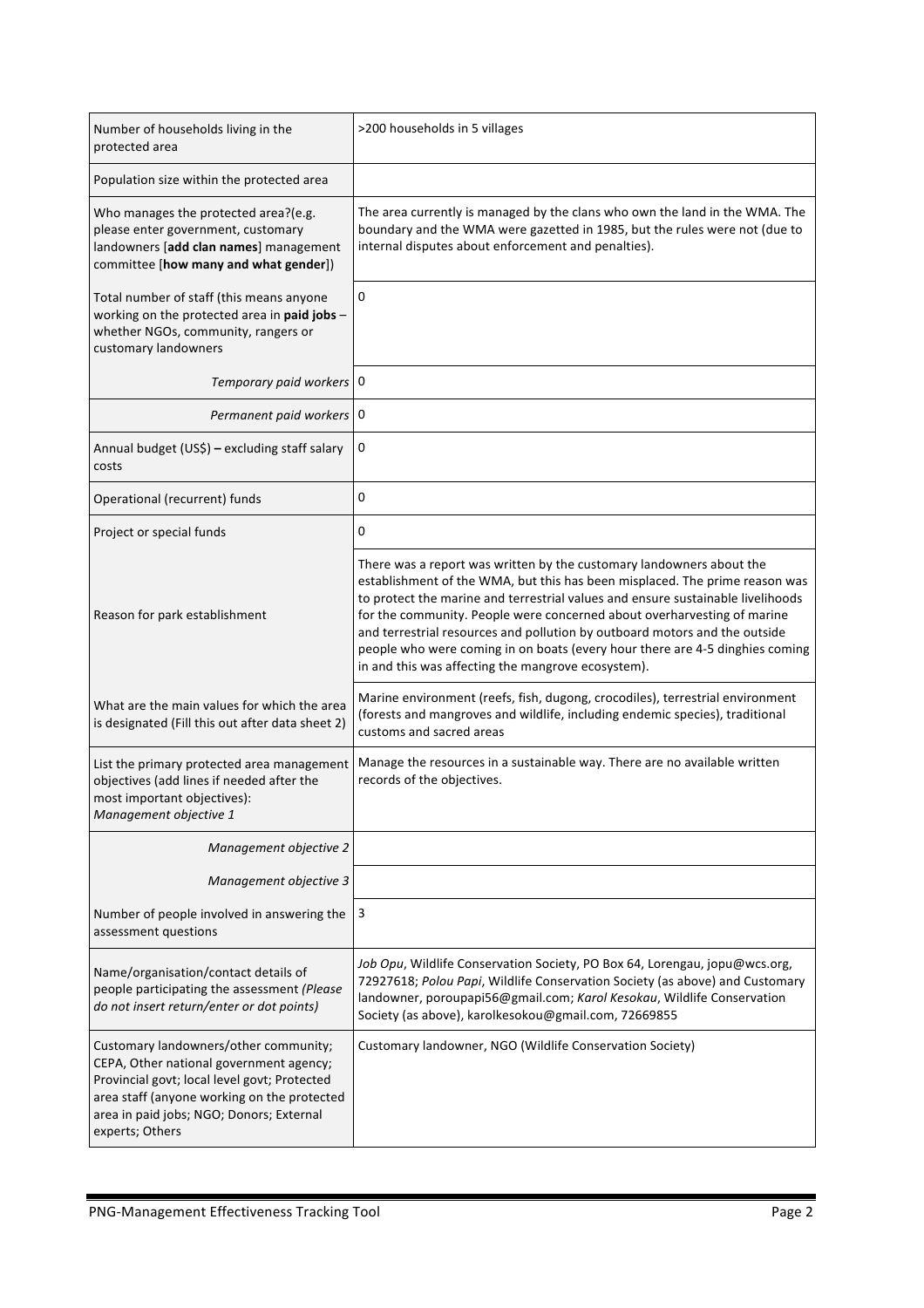Please note if assessment was carried out in association with a particular project, on behalf of an organisation or donor.

SPREP through the PNG Protected Area Assessment Project, which is a component of the GEF Community-based Forest and Coastal Conservation and Resource Management Project in PNG.

### Part 2: What makes this protected area special and important?

No formal statement from participants.

| No.            | <b>Key values</b>      | <b>Brief description</b>                                                                                                                            | <b>Note if endangered</b>       |
|----------------|------------------------|-----------------------------------------------------------------------------------------------------------------------------------------------------|---------------------------------|
|                |                        |                                                                                                                                                     | species or                      |
|                |                        |                                                                                                                                                     | ecosystem (IUCN)                |
| $\mathbf{1}$   | Wildlife resources     | The WMA has diverse wildlife covering both the terrestrial and marine                                                                               |                                 |
|                |                        | areas. The customary landowners are concerned about the depletion of                                                                                |                                 |
|                |                        | their resources and about the sustainability of these resources,                                                                                    |                                 |
|                |                        | especially in the face of outside people (i.e. not customary landowners)                                                                            |                                 |
|                |                        | entering their areas and taking resources without consent. "It is about<br>taking care of our environment and how we use the resources  The         |                                 |
|                |                        | purpose [of the WMA] was to show people how to look after their                                                                                     |                                 |
|                |                        | resources, but now the perceptions of the people have changed" (i.e. in                                                                             |                                 |
|                |                        | relation to the outside people whose numbers are increasing).                                                                                       |                                 |
| 2              | Marine life            | The marine life is diverse, including important fish species (e.g. mullet,                                                                          |                                 |
|                |                        | which are important for subsistence livelihoods). There are also coral                                                                              |                                 |
|                |                        | reefs, seagrass beds (3 main species), dugong, turtles (green, hawksbill                                                                            |                                 |
|                |                        | and leatherbacks), and some whales.                                                                                                                 |                                 |
| 3              | Protecting             | Customs relating to the Green tree snail (featured in ceremonial dress,                                                                             |                                 |
|                | traditional values     | appear on provincial flag, sold as jewelry).                                                                                                        |                                 |
| 4              | Forest and             | Forests are important for the cus cus; green tree snail (Papustyla                                                                                  |                                 |
|                | biodiversity           | pulcherrima), which is endemic to Manus and is used for meat and the                                                                                |                                 |
|                |                        | shell is used in making necklaces (and it is the provincial emblem);                                                                                |                                 |
|                |                        | superb pitta (Pitta superba) is endemic to Manus; and the Manus                                                                                     |                                 |
|                |                        | monarch bird (Symposiachrus infelix) (endemic to Admiralty Islands).                                                                                |                                 |
| 5              | Mangroves              | Mangroves are extensive and used for building material, provide                                                                                     |                                 |
|                |                        | breeding and nursery grounds for marine life, and coastal protection.                                                                               |                                 |
|                |                        | There has been some die back in the past, but now they are recovering.                                                                              |                                 |
| 6              | Fish                   | There are many types of fish (e.g. mullet, parrot). The mullet come                                                                                 |                                 |
|                |                        | through the WMA every month migrating from the north to the south                                                                                   |                                 |
|                |                        | east. We use traditional nets to harvest the mullet. The WMA is                                                                                     |                                 |
|                |                        | important for fish spawning and traditional rules regulate the take of                                                                              |                                 |
|                |                        | the mullet, e.g. not all fish are harvested $-$ "you just catch enough for                                                                          |                                 |
|                |                        | yourself and using traditional methods". The fish are not for sale, but if                                                                          |                                 |
| $\overline{7}$ |                        | there is excess it is distributed to others.<br>Were uncommon as their seagrass beds were impacted by sediment,                                     |                                 |
|                | Dugong                 | but now their numbers are slightly recovering.                                                                                                      |                                 |
|                |                        |                                                                                                                                                     |                                 |
| 8              | Turtles                | Mainly green, hawksbill and leatherback turtles.                                                                                                    |                                 |
| 9              | <b>Endemic species</b> | Superb pitta (Pitta superba), trees - found in lowland forest only on                                                                               | Superb pitta (Pitta             |
|                |                        | Manus. It has a patchy distribution, with low population densities. Its<br>habitat is declining due to logging and the impacts of population growth | superba) –                      |
|                |                        | and it may be threatened by introduced species (e.g. dogs and cats) and                                                                             | endangered; Green<br>tree snail |
|                |                        | also the brown tree snake (Boiga irregularis). Green tree snail                                                                                     | (Papustyla                      |
|                |                        | (Papustyla pulcherrima) has important cultural values and lives in trees                                                                            | pulcherrima) – near             |
|                |                        | in forests up to about 110m and is threatened by habitat destruction                                                                                | threatened. Manus               |
|                |                        | (loss of forest) and over collection (for meat and trade) (and suspected                                                                            | monarch                         |
|                |                        | international trafficking). The Manus monarch bird (Symposiachrus                                                                                   | (Symposiachrus                  |
|                |                        | infelixi) is endemic to the Admiralty Islands and is found in lowland                                                                               |                                 |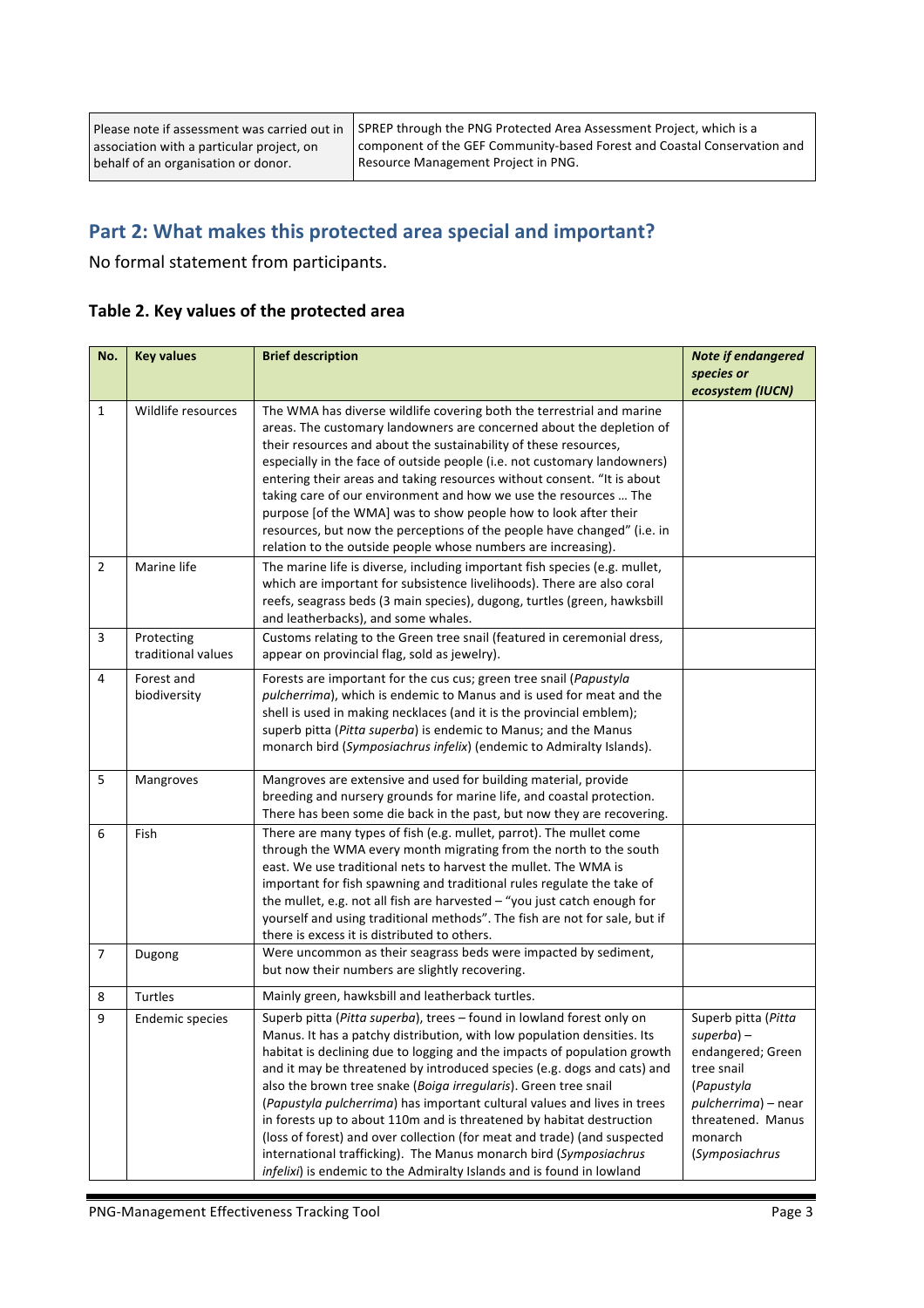|  | <sup>1</sup> forests and possibly mangrove forest. It is threated by habitat loss. | infelixi) – near |
|--|------------------------------------------------------------------------------------|------------------|
|  | There are also file snakes [Family Acrochordidge] in the rivers.                   | threatened       |

## **Table 3. Checklist of values/benefits**

Not important 0; Important 1; Very important 2; Don't know DK

| How important is the protected area for                                                  | <b>Score</b>   | <b>Comment</b> |
|------------------------------------------------------------------------------------------|----------------|----------------|
| each of the listed values/benefits?                                                      | (0,1,2, DK)    |                |
| 1. Biodiversity - the presence of many                                                   | 2              |                |
| different kinds of plants, animals and                                                   |                |                |
| ecosystems                                                                               |                |                |
| 2. Presence of rare, threatened, or<br>endangered species (plants and animals)           | $\overline{2}$ |                |
|                                                                                          |                |                |
| 3. Ecosystems (e.g. wetlands, grasslands,<br>coral reefs etc) that are rare because they | $\overline{2}$ |                |
| have been cleared or destroyed in other                                                  |                |                |
| areas                                                                                    |                |                |
| 4. Protecting clean, fresh water                                                         | $\overline{2}$ |                |
| 5. Sustaining important species in big                                                   | $\overline{2}$ |                |
| enough numbers that they are able to                                                     |                |                |
| survive here                                                                             |                |                |
| 6. Providing a source of employment for                                                  | $\Omega$       |                |
| local communities now                                                                    |                |                |
| 7. Providing resources for local subsistence                                             | $\overline{2}$ |                |
| (food, building materials, medicines etc.)                                               |                |                |
| 8. Providing community development                                                       | $\overline{2}$ |                |
| opportunities through sustainable                                                        |                |                |
| resource use                                                                             |                |                |
| 9. Religious or spiritual significance (e.g.                                             | $\overline{2}$ |                |
| tambu places)                                                                            |                |                |
| 10. Plant species of high social, cultural, or                                           | $\overline{2}$ |                |
| economic importance                                                                      |                |                |
| 11. Animal species of high social, cultural, or                                          | $\overline{2}$ |                |
| economic importance                                                                      |                |                |
| 12. Attractive scenery                                                                   | $\overline{2}$ |                |
| 13. Tourism now                                                                          | $\Omega$       |                |
| 14. Potential value for tourism in the future                                            | $\overline{2}$ |                |
| 15. Educational and/or scientific value                                                  | $\overline{2}$ |                |
| 16. Maintaining culture and tradition on                                                 | $\overline{2}$ |                |
| customary land and passing this on to                                                    |                |                |
| future generations                                                                       |                |                |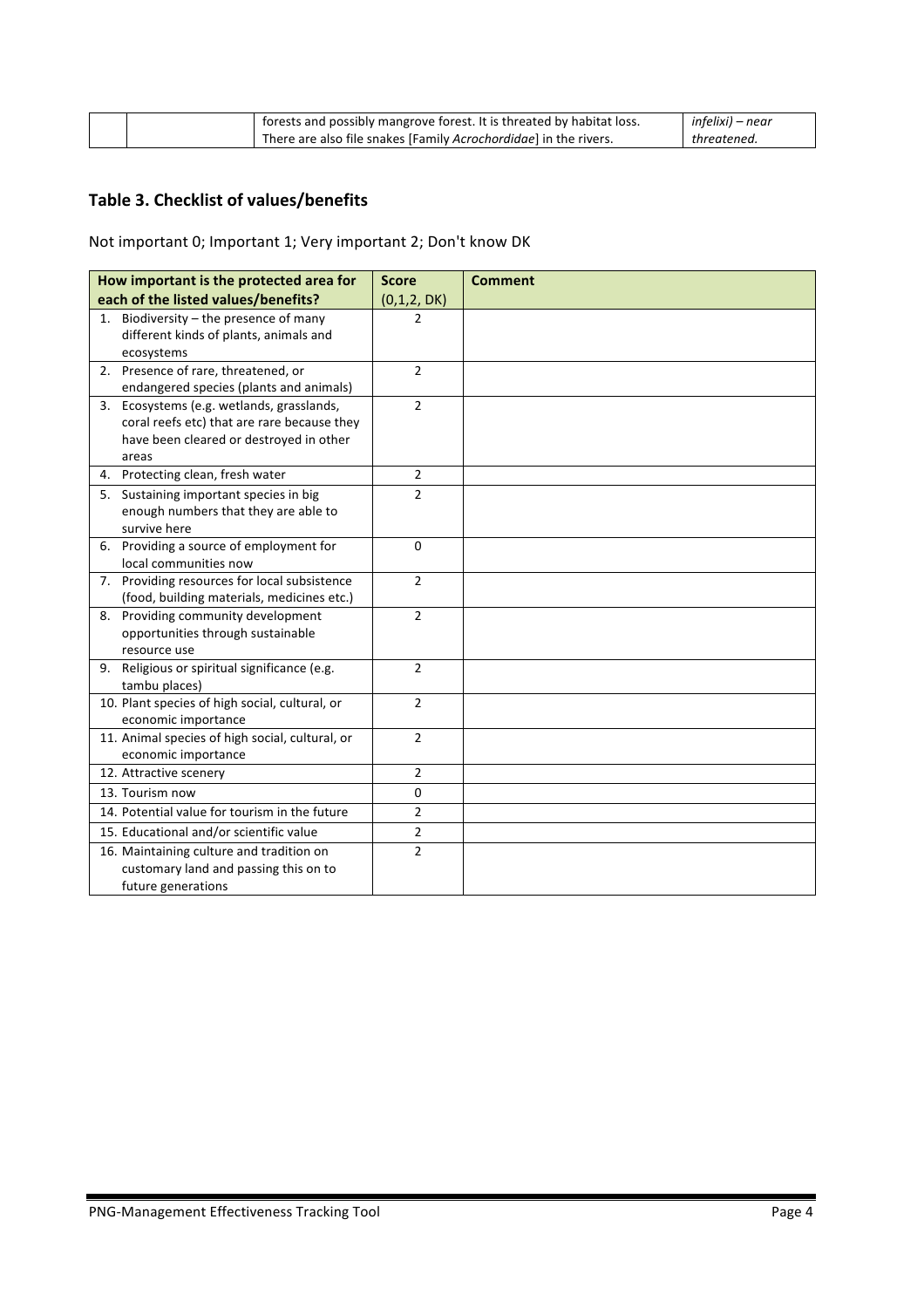### Part 3: What are the threats to the protected area?

#### **Table 4: Threats to the protected area**

- **H High** significance threats are seriously degrading values. This means they are badly damaging some value –it might be a kind of animal or plant, or your traditional gardens
- **M** Medium threats are having some negative impact they are damaging values but not so badly
- **L** Low threats are present but not seriously damaging values
- **0 N/A** where the threat is not present in the protected area or where something is happening but is not threatening the values at all

| <b>Threat type</b>                                                                                                                     | <b>Score</b><br>(H,M,L,0) | <b>Notes</b>                                                                                                                                                                                                                                   |
|----------------------------------------------------------------------------------------------------------------------------------------|---------------------------|------------------------------------------------------------------------------------------------------------------------------------------------------------------------------------------------------------------------------------------------|
| 1.1 Housing and settlement                                                                                                             | м                         | People want to settle on the road and this means on the WMA land<br>along the highway. Then they cut trees to make houses and also make<br>gardens. They are people from outside the Clan (although they are<br>from Manus Island).            |
| 1.1a Population increase in the                                                                                                        | м                         | There are already squatters and there is a possibility of these                                                                                                                                                                                |
| protected area community                                                                                                               |                           | squatters increasing as their wantoks come to live with them. There is<br>less of a problem within the customary landowning clans.                                                                                                             |
| 1.2 Commercial and industrial areas                                                                                                    | 0                         |                                                                                                                                                                                                                                                |
| 1.3 Tourism and recreation                                                                                                             | 0                         |                                                                                                                                                                                                                                                |
| infrastructure                                                                                                                         |                           |                                                                                                                                                                                                                                                |
| 2.1 Customary land owner and<br>community gardens and small crops                                                                      | M                         | Squatter gardens are expanding due to shifting cultivation.                                                                                                                                                                                    |
| 2.1a Drug cultivation                                                                                                                  | 0                         |                                                                                                                                                                                                                                                |
| 2.1b Commercial plantations                                                                                                            | 0                         |                                                                                                                                                                                                                                                |
| 2.2 Wood and pulp plantations                                                                                                          | L                         | There was a bare area along the road and some people came and<br>planted a timber plantation. This was opportunistic and is not<br>widespread.                                                                                                 |
| 2.3 Livestock farming and grazing                                                                                                      | 0                         |                                                                                                                                                                                                                                                |
| 2.4 Marine and freshwater<br>aquaculture                                                                                               | 0                         |                                                                                                                                                                                                                                                |
| 3.1 Oil and gas drilling                                                                                                               | 0                         |                                                                                                                                                                                                                                                |
| 3.2 Mining and quarrying                                                                                                               | 0                         |                                                                                                                                                                                                                                                |
| 3.3 Energy generation                                                                                                                  | 0                         |                                                                                                                                                                                                                                                |
| 4.1 Roads and railroads (include<br>road-killed animals)                                                                               | $\mathsf{L}$              | The road that is on the boundary of the WMA is currently being<br>upgraded and widened.                                                                                                                                                        |
| 4.2 Utility and service lines (e.g.<br>electricity cables, telephone lines)                                                            | L                         | There are electricity poles along the road.                                                                                                                                                                                                    |
| 4.3 Shipping lanes                                                                                                                     | 0                         |                                                                                                                                                                                                                                                |
| 4.4 Flight paths                                                                                                                       | 0                         |                                                                                                                                                                                                                                                |
| 5.1 Hunting, killing and collecting<br>terrestrial animals (including killing<br>of animals as a result of<br>human/wildlife conflict) | L                         | Cus cus is the main species that is hunted and some pigs.                                                                                                                                                                                      |
| 5.2 Gathering terrestrial plants or<br>plant products (non-timber)                                                                     | L                         | Palms and canes are the main plant products that are harvested.                                                                                                                                                                                |
| 5.3a Logging and wood harvesting<br>for local/customary use                                                                            | $\mathsf{L}$              |                                                                                                                                                                                                                                                |
| 5.3b Logging and wood harvesting -<br>commercial logging                                                                               | 0                         |                                                                                                                                                                                                                                                |
| 5.4a Fishing, killing and harvesting<br>aquatic resources for<br>local/customary use                                                   | 0                         |                                                                                                                                                                                                                                                |
| 5.4b Fishing, killing and harvesting<br>aquatic resources for commercial<br>use                                                        | M                         | Outsiders come in and take resources for sale. Fish (rabbit fish, parrot<br>fish - feed on algae and when they are removed it can cause an algal<br>bloom - this has happened in other areas). Illegal spear fishing at night<br>by outsiders. |
| 6.1 Recreational activities and<br>tourism                                                                                             | 0                         |                                                                                                                                                                                                                                                |
| 6.2 War, civil unrest and military<br>exercises                                                                                        | 0                         |                                                                                                                                                                                                                                                |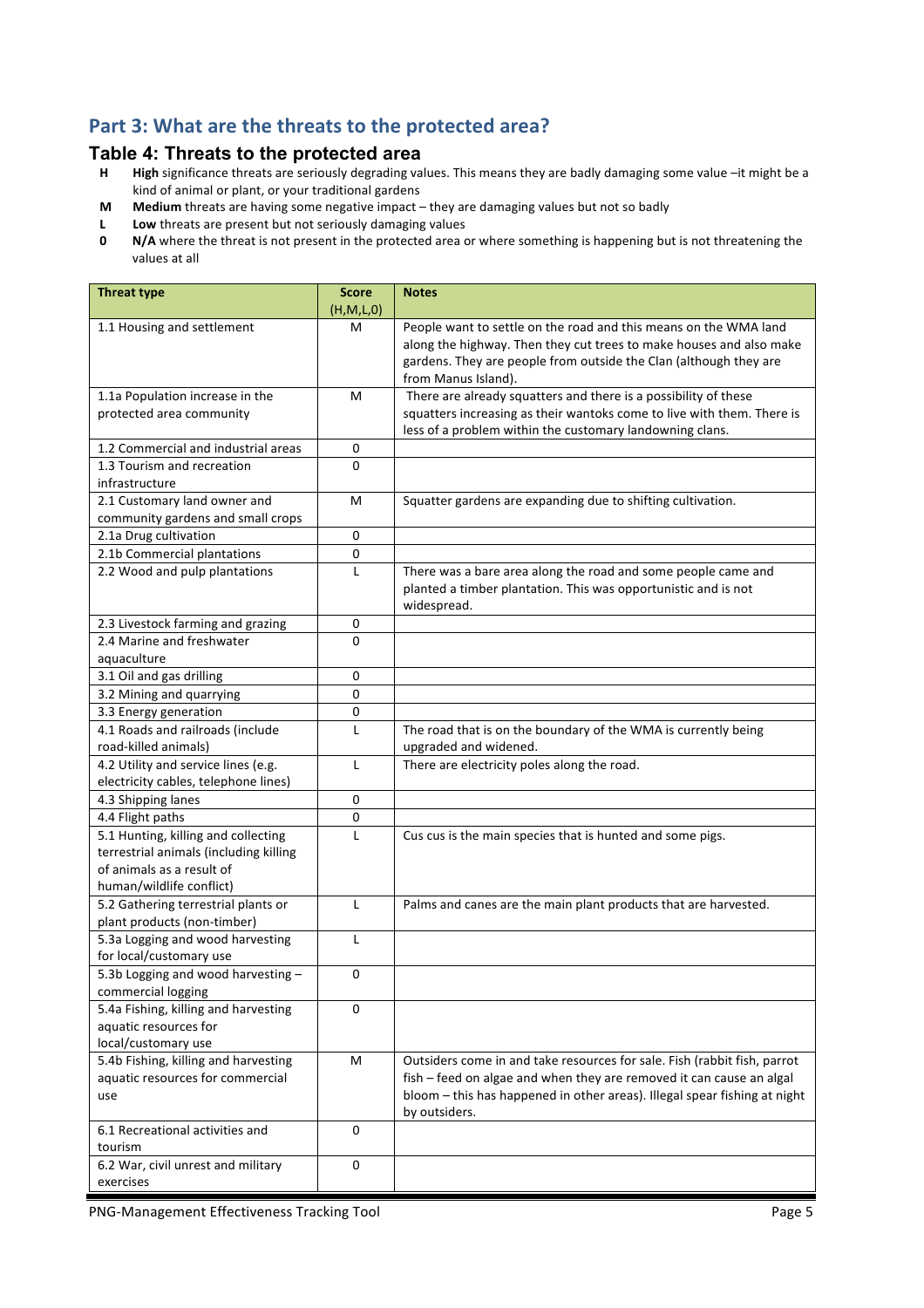| <b>Threat type</b>                                      | <b>Score</b><br>(H,M,L,0) | <b>Notes</b>                                                           |
|---------------------------------------------------------|---------------------------|------------------------------------------------------------------------|
| 6.3 Research, education and other                       | 0                         |                                                                        |
| work-related activities in protected                    |                           |                                                                        |
| areas                                                   |                           |                                                                        |
| 6.4 Activities of protected area                        | 0                         |                                                                        |
| managers (e.g. construction or                          |                           |                                                                        |
| vehicle use)                                            |                           |                                                                        |
| 6.5 Deliberate vandalism, destructive                   | $\Omega$                  |                                                                        |
| activities or threats to protected                      |                           |                                                                        |
| area staff and visitors                                 |                           |                                                                        |
| 7.1 Fire and fire suppression                           | $\Omega$                  |                                                                        |
| (including arson)                                       |                           |                                                                        |
| 7.2 Dams, hydrological modification                     | 0                         |                                                                        |
| and water management/use                                |                           |                                                                        |
| 7.3a Increased fragmentation within                     | L                         | Threat from gardening, which is expanding in the WMA.                  |
| protected area                                          |                           |                                                                        |
| 7.3b Isolation from other natural                       | $\mathsf{L}$              | The road divides the WMA on one side from the surrounding bush.        |
| habitat (e.g. deforestation)                            |                           | This is a potential threat to wildlife that cross the road.            |
| 7.3c Other 'edge effects' on park                       | $\mathbf{L}$              |                                                                        |
| values                                                  |                           |                                                                        |
| 7.3d Loss of keystone species (e.g.                     | L                         | Top predators are there e.g. brahminy kite, happy eagle, crocodiles.   |
| top predators, pollinators etc.)                        |                           | Unsure about the pollinators, although there are butterflies and bees. |
| 8.1 Pest plants                                         | 0                         |                                                                        |
| 8.1a Pest animals                                       | L                         | Cane toads are there, but they are not a problem; a few wild cats.     |
| 8.1b Diseases such as fungus or                         | 0                         |                                                                        |
| viruses that make native plants or                      |                           |                                                                        |
| animals sick                                            |                           |                                                                        |
| 8.2 Introduced genetic material (e.g.                   | $\mathbf 0$               |                                                                        |
| genetically modified organisms)                         |                           |                                                                        |
| 9.1 Household sewage and urban                          | 0                         |                                                                        |
| waste water                                             |                           |                                                                        |
| 9.1a Sewage and waste water from                        | $\mathbf 0$               |                                                                        |
| protected area facilities                               |                           |                                                                        |
| 9.2 Industrial, mining and military                     | $\Omega$                  |                                                                        |
| effluents                                               |                           |                                                                        |
| 9.3 Agricultural and forestry                           | 0                         |                                                                        |
| effluents (e.g. excess fertilizers or                   |                           |                                                                        |
| pesticides)                                             |                           |                                                                        |
| 9.4 Garbage and solid waste                             | L                         | People along the highway drop their waste and it enters the WMA.       |
| 9.5 Air-borne pollutants                                | 0                         |                                                                        |
| 9.6 Excess energy (e.g. heat<br>pollution, lights etc.) | $\Omega$                  |                                                                        |
| 10.1 Volcanoes                                          | 0                         |                                                                        |
| 10.2 Earthquakes/Tsunamis                               | 0                         |                                                                        |
| 10.3 Avalanches/Landslides                              | 0                         |                                                                        |
| 10.4 Erosion and siltation/                             | L                         | The king tide cause the sediment to shift and bury the mangrove and    |
| deposition (e.g. shoreline or riverbed                  |                           | seagrass beds.                                                         |
| changes)                                                |                           |                                                                        |
| 11.1 Habitat shifting and alteration                    | 0                         |                                                                        |
| 11.2 Droughts                                           | 0                         |                                                                        |
| 11.3 Temperature extremes                               | L                         | Warmer temperatures that don't get cooler at night.                    |
| 11.4 Storms and flooding                                | 0                         | We experience longer wet seasons. The impact is unknown.               |
| 11.5 Coral bleaching                                    | 0                         |                                                                        |
| 11.6 Intrusion by saltwater into                        | 0                         |                                                                        |
| gardens etc.                                            |                           |                                                                        |
| 11.7 Sea level rise                                     | L                         | There is some increase in the high tides, but this is low and has not  |
|                                                         |                           | impacted on where people live or where they grow food. There are       |
|                                                         |                           | lower tides and shallower water over reefs. Some reefs are exposed.    |
| Other (please explain)                                  |                           |                                                                        |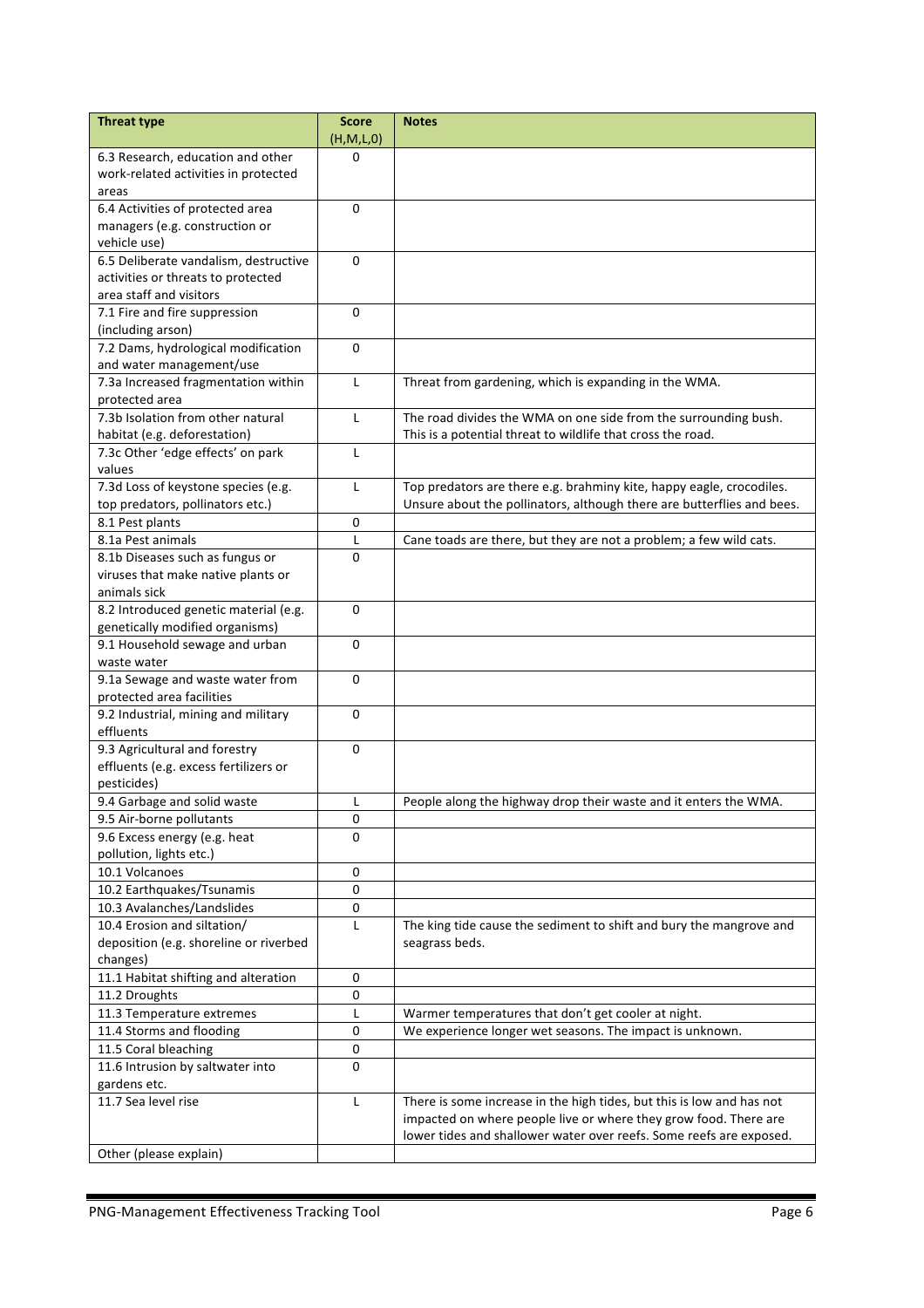| <b>Threat type</b>                       | <b>Score</b> | <b>Notes</b>                                                         |
|------------------------------------------|--------------|----------------------------------------------------------------------|
|                                          | (H, M, L, 0) |                                                                      |
| 12.1 Loss of cultural links, traditional | м            | When traditional management is not strong, the cultural values start |
| knowledge and/or management              |              | to decline.                                                          |
| practices                                |              |                                                                      |
| 12.2 Natural deterioration of            |              |                                                                      |
| important cultural site values           |              |                                                                      |
| 12.3 Destruction of cultural heritage    | 0            |                                                                      |
| buildings, gardens, sites etc.           |              |                                                                      |
| Other (please explain)                   | н            | Others speaking on behalf of the community, but without their        |
|                                          |              | consent; threats to endemic species.                                 |

## Table 5. Worst threats and ways forward

| <b>Threat No.</b> | <b>Threat</b><br>(Most significant first)                                                                 | Threat number or<br>name (copy no.<br>from Table 4) | Nature of the threat, impact and how to reduce the impact. |
|-------------------|-----------------------------------------------------------------------------------------------------------|-----------------------------------------------------|------------------------------------------------------------|
|                   | Settlements and<br>population increase                                                                    | 1.1                                                 |                                                            |
| $\mathfrak{p}$    | Someone speaking on<br>behalf of the<br>community but with<br>not with the authority<br>of the landowners | Other                                               |                                                            |
| $\mathbf{a}$      | Threats to endemic<br>species' habitats                                                                   | Other                                               |                                                            |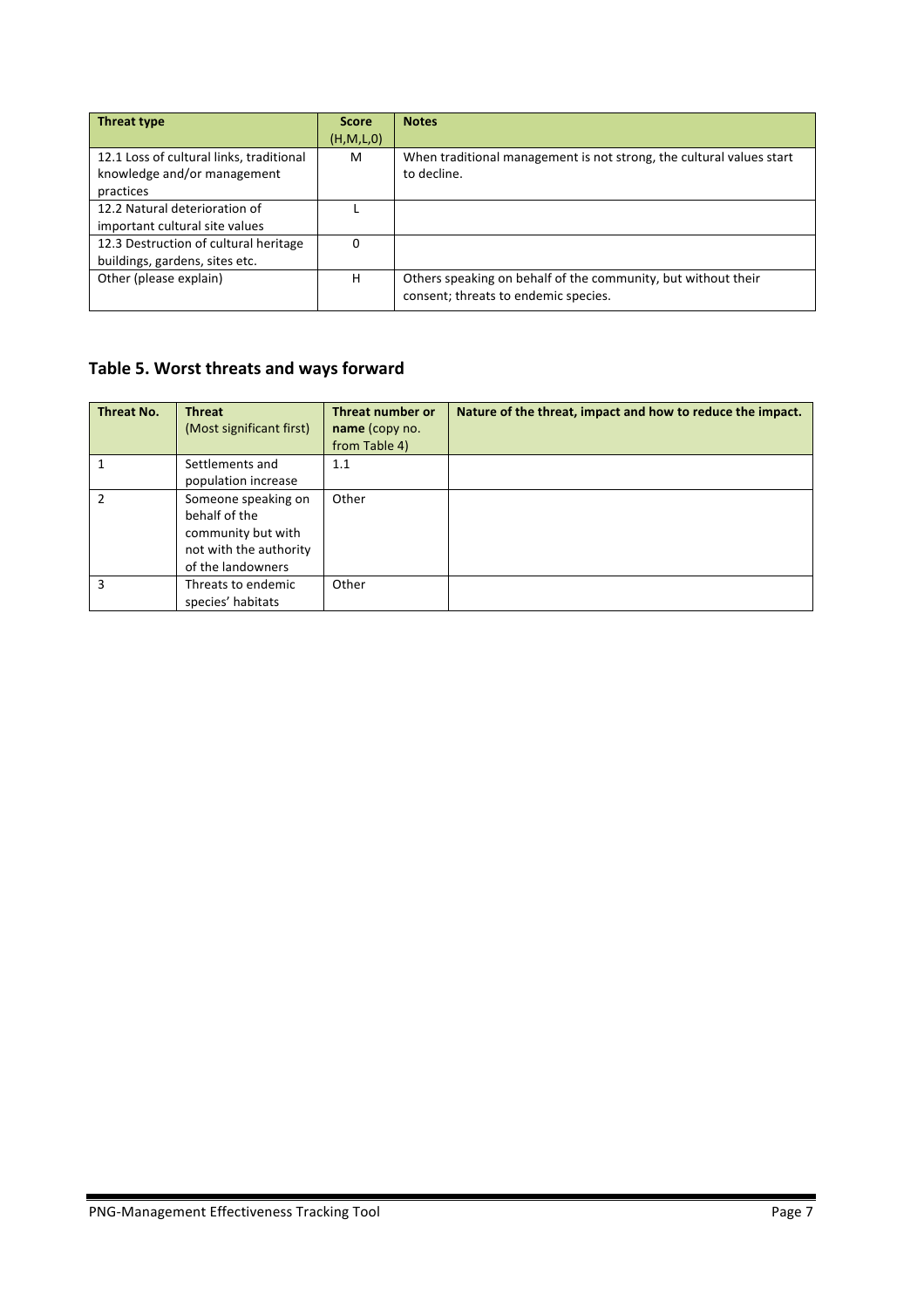# Part 4: What is the management like in the protected area?

## **Table 6. Management effectiveness scores, comments, next steps**

| <b>Issue</b>                      | <b>Score</b><br>$(0,1,2,3 \text{ NA})$ | <b>Comment</b>                                                                                                                                                                                                                                                                                                                                                                                                                                                                                                                       | <b>Next steps</b>                                                                                                                                                        |
|-----------------------------------|----------------------------------------|--------------------------------------------------------------------------------------------------------------------------------------------------------------------------------------------------------------------------------------------------------------------------------------------------------------------------------------------------------------------------------------------------------------------------------------------------------------------------------------------------------------------------------------|--------------------------------------------------------------------------------------------------------------------------------------------------------------------------|
| 1a. Legal status                  | 3                                      | Legally gazetted.                                                                                                                                                                                                                                                                                                                                                                                                                                                                                                                    |                                                                                                                                                                          |
| 1b. Legal status                  |                                        |                                                                                                                                                                                                                                                                                                                                                                                                                                                                                                                                      |                                                                                                                                                                          |
| 2a. Protected area<br>regulations | 1                                      | The WMA rules have not been<br>gazetted yet, but the traditional rules<br>are in place. It has been nearly 30<br>years since the WMA Committee has<br>met - the Committee members died<br>and have not been replaced.                                                                                                                                                                                                                                                                                                                | Need to revisit the rules with all the<br>landowners, to raise awareness. Need<br>to re-establish the Management<br>Committee - the Clans should elect<br>their members. |
| 2b. Protected area<br>regulations |                                        |                                                                                                                                                                                                                                                                                                                                                                                                                                                                                                                                      |                                                                                                                                                                          |
| 3. Law enforcement                | $\mathbf{1}$                           | No mechanism available to control or<br>plan for the protection of the WMA.<br>There is no capacity, although the<br>customary landowners do play a role<br>in monitoring the WMA and ensuring<br>that traditional rules are followed<br>e.g. chasing away outsiders who<br>enter the marine area.                                                                                                                                                                                                                                   | Need to have meetings with the Clan<br>groups and come up with the rules<br>relating to the control and<br>management of the WMA.                                        |
| 4. Protected area<br>objectives   | $\overline{2}$                         | There are no formal rules, but the<br>general objective is to ensure that<br>there is sustainable resource use. The<br>clans work together and use<br>traditional knowledge to use the<br>resources.                                                                                                                                                                                                                                                                                                                                 |                                                                                                                                                                          |
| 5. Protected area design          | $\overline{2}$                         | The WMA was established in areas<br>that were owned by the<br>people/clans. So the design is based<br>on the willingness of the people to<br>support the WMA. As surveying is<br>expensive, the general features in the<br>landscape were used to plan the<br>boundary e.g. along the river. In<br>marine areas - from low tide to 1-2<br>$km$ from the reef $-$ this is the overall<br>marine area. Families can use certain<br>parts of the marine area. You need to<br>ask permission to enter parts of<br>another person's area. |                                                                                                                                                                          |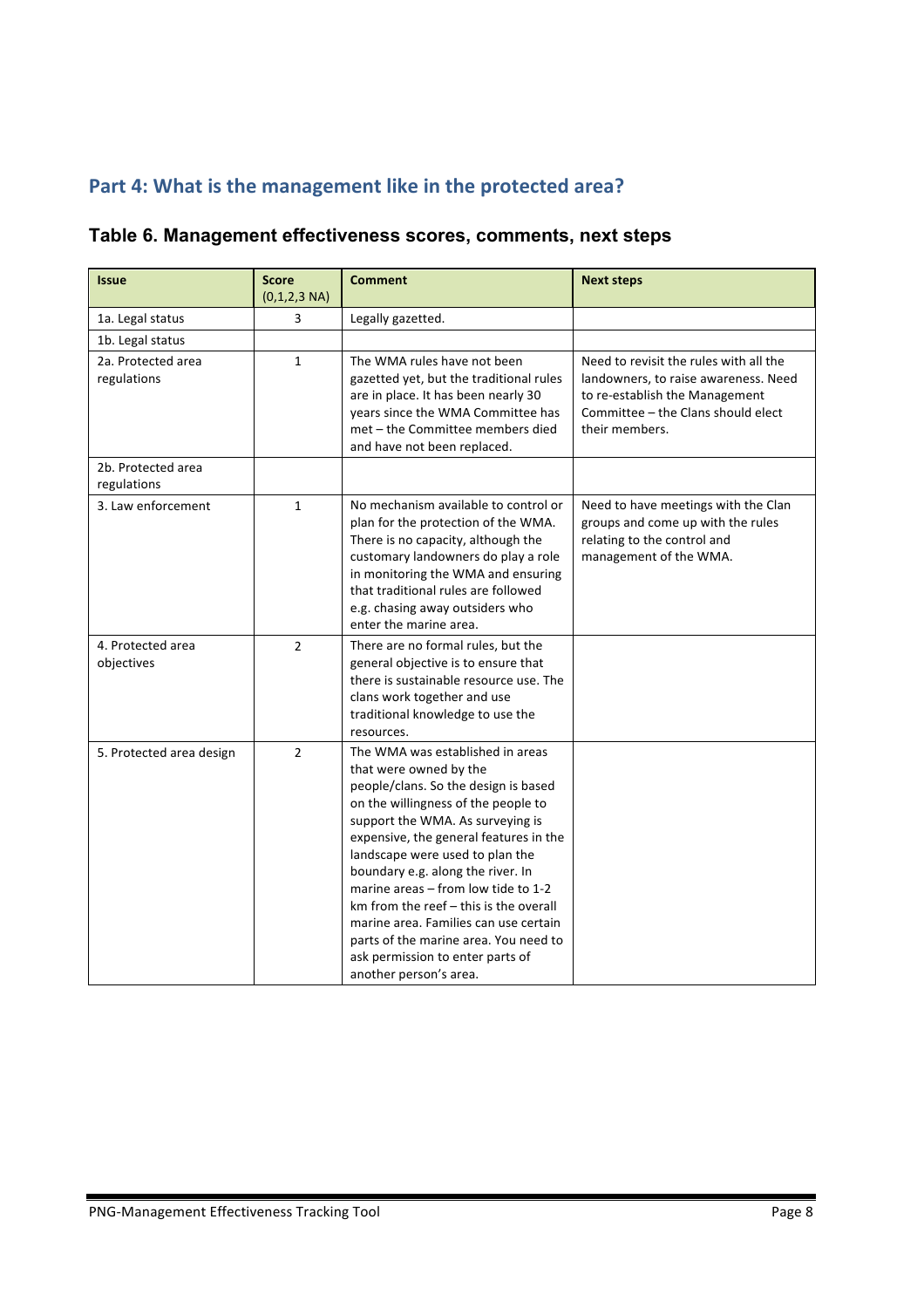| <b>Issue</b>                                          | <b>Score</b><br>$(0,1,2,3 \text{ NA})$ | <b>Comment</b>                                                                                                                                                                                                                                                                                                                                                                                                         | <b>Next steps</b>                                                                                                                                                                                                                                         |
|-------------------------------------------------------|----------------------------------------|------------------------------------------------------------------------------------------------------------------------------------------------------------------------------------------------------------------------------------------------------------------------------------------------------------------------------------------------------------------------------------------------------------------------|-----------------------------------------------------------------------------------------------------------------------------------------------------------------------------------------------------------------------------------------------------------|
| 6. Protected area<br>boundaries                       | 3                                      | Boundaries are based on natural<br>features so that people can easily<br>recognise the WMA limits. This<br>reflects the traditional understanding<br>and the people agreed to an area<br>that can be managed easily. This is<br>even the case in the marine areas.                                                                                                                                                     |                                                                                                                                                                                                                                                           |
| 7. Management plan                                    | $\overline{2}$                         | There is an informal management<br>plan which represents the desires of<br>the clans in terms of looking after the<br>resources for today and for the<br>future. There is no written plan.                                                                                                                                                                                                                             | The Committee needs to be<br>established and endorse the rules,<br>gazette them and develop a<br>Management Plan for the area. NGOs<br>(e.g. TNC) would be able to help in this<br>process. There may also be other<br>external support for this process. |
| 7a. Planning process                                  | $\mathbf{1}$                           | People see fish stock declining and<br>want to establish tambu areas. Now<br>we are trying to incorporate an<br>ecosystem management approach<br>that requires consideration of<br>breeding areas, feeding areas etc and<br>we need to use this information to<br>better 'zone' areas and thus change<br>traditional practices.                                                                                        | To incorporate more extensive<br>ecosystem planning approaches into<br>the traditional management approach.                                                                                                                                               |
| 7b. Planning process                                  | 0                                      |                                                                                                                                                                                                                                                                                                                                                                                                                        |                                                                                                                                                                                                                                                           |
| 7c. Planning process                                  | 0                                      |                                                                                                                                                                                                                                                                                                                                                                                                                        | This is something that needs to happen<br>within the next 10 years.                                                                                                                                                                                       |
| 8. Regular work plan                                  | 0                                      |                                                                                                                                                                                                                                                                                                                                                                                                                        | Need to have the WMA Committee<br>established and working effectively.                                                                                                                                                                                    |
| 9. Resource inventory                                 | $\mathbf{1}$                           | We have some information.                                                                                                                                                                                                                                                                                                                                                                                              | More information is needed to help<br>with management.                                                                                                                                                                                                    |
| 10. Protection systems                                | $\mathbf{1}$                           | Traditional systems are in place to<br>control entry to certain areas.                                                                                                                                                                                                                                                                                                                                                 | Need to develop capacity in awareness<br>raising, enforcement /patrolling.                                                                                                                                                                                |
| 11. Research and<br>monitoring                        | 0                                      | There are endemic species (including<br>superb pitta, green tree snails,<br>Manus monarch and file snakes<br>[Family Acrochordidae] in the river)<br>that are important for research and<br>there is no baseline data.                                                                                                                                                                                                 | Need a biological survey to establish a<br>baseline for biodiversity.                                                                                                                                                                                     |
| 12. Resource<br>management                            | 0                                      |                                                                                                                                                                                                                                                                                                                                                                                                                        | Need baseline data collection.                                                                                                                                                                                                                            |
| 13a. Staff numbers                                    | 0                                      |                                                                                                                                                                                                                                                                                                                                                                                                                        |                                                                                                                                                                                                                                                           |
| 13b. Other people<br>working on the protected<br>area | $\mathbf{1}$                           | The presence of customary<br>landowners in the WMA is a<br>mechanism to help with managing<br>the protected area. Along the main<br>road from Lorengau, people from<br>other parts of Manus (and who have<br>customary land elsewhere) are<br>intruding into the WMA to cut timber<br>and take sago and they fish and sell<br>produce in the town. When the<br>customary landowners are visible<br>they don't do this. | Need awareness raising e.g. billboards<br>along the roads to minimise the impact<br>of this.                                                                                                                                                              |
| 14. Training and skills                               | 0                                      |                                                                                                                                                                                                                                                                                                                                                                                                                        | Need funding to introduce training<br>programs.                                                                                                                                                                                                           |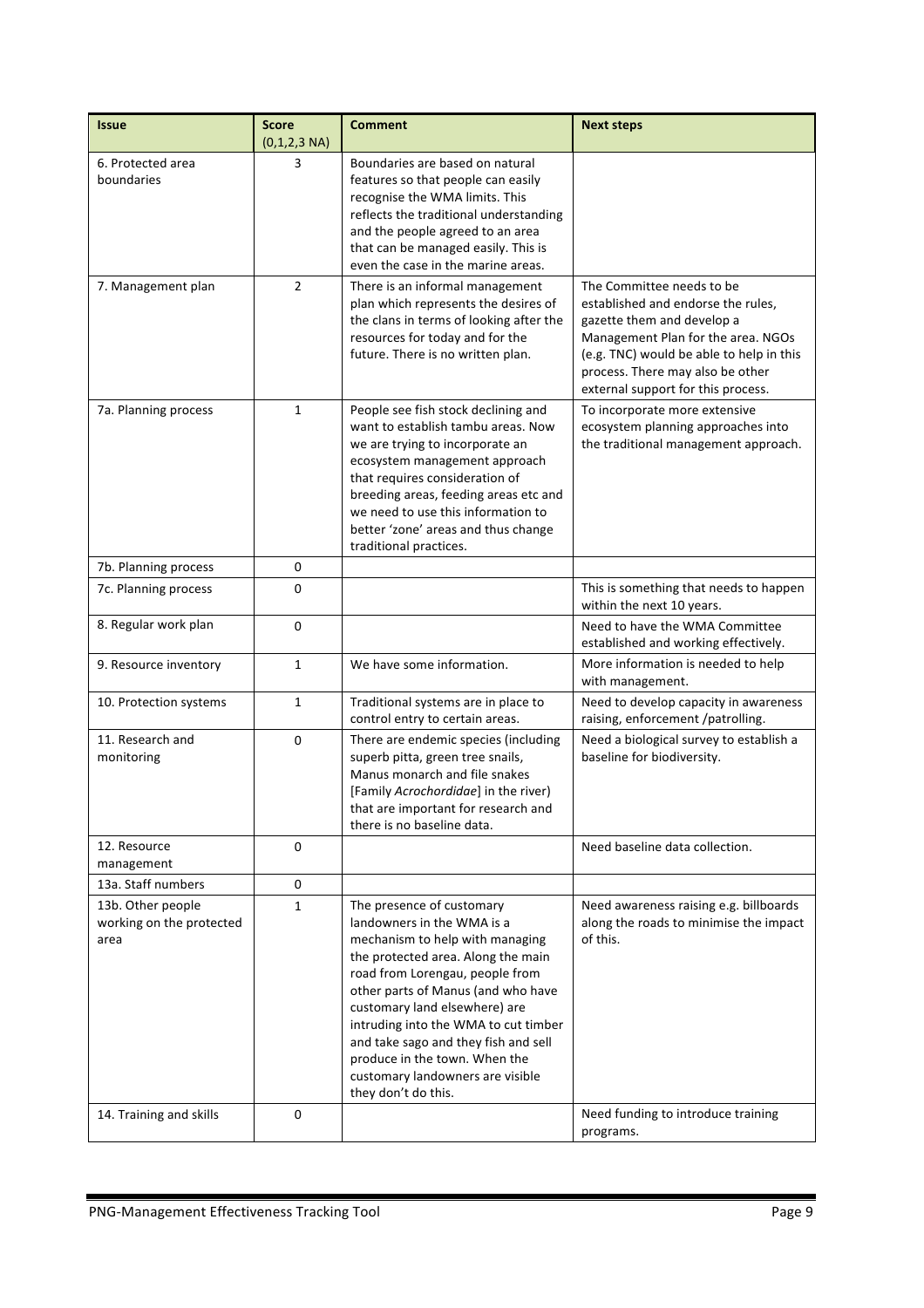| <b>Issue</b>                                          | <b>Score</b><br>$(0,1,2,3 \text{ NA})$ | <b>Comment</b>                                                                                                                                                                                                                                                                                       | <b>Next steps</b>                                                                                                                                                                                                                                                                                                                            |
|-------------------------------------------------------|----------------------------------------|------------------------------------------------------------------------------------------------------------------------------------------------------------------------------------------------------------------------------------------------------------------------------------------------------|----------------------------------------------------------------------------------------------------------------------------------------------------------------------------------------------------------------------------------------------------------------------------------------------------------------------------------------------|
| 15. Current budget                                    | 0                                      |                                                                                                                                                                                                                                                                                                      | Looking for funding from a diverse<br>range of sources, including<br>government, NGOs, and international<br>organisations.                                                                                                                                                                                                                   |
| 16. Security of budget                                | 0                                      |                                                                                                                                                                                                                                                                                                      |                                                                                                                                                                                                                                                                                                                                              |
| 17. Management of<br>budget                           | NА                                     |                                                                                                                                                                                                                                                                                                      |                                                                                                                                                                                                                                                                                                                                              |
| 18. Equipment                                         | 0                                      |                                                                                                                                                                                                                                                                                                      | Need a dinghy for enforcement<br>purposes, computer (to assist with<br>planning and operational aspects for<br>the WMA),                                                                                                                                                                                                                     |
| 19. Maintenance of<br>equipment                       | <b>NA</b>                              |                                                                                                                                                                                                                                                                                                      |                                                                                                                                                                                                                                                                                                                                              |
| 20. Education and<br>awareness                        | 0                                      | When we started there was<br>education and awareness, but there<br>is nothing in place now.                                                                                                                                                                                                          | Raise the awareness of politicians and<br>the government; school children; Clan<br>leaders and landowners and use<br>various means via radio, T shirts, and<br>posters.                                                                                                                                                                      |
| 21. Planning for land use<br>or marine activities     | $\Omega$                               | There is a plan by the Provincial<br>Government to develop a<br>correctional centre in the middle of<br>the WMA. One member from the<br>WMA Clan agreed to this $-$ he was<br>easy to convince to have the<br>development. This is also the habitat<br>of a threatened species, the superb<br>pitta. | The community will have to take court<br>action to try to stop the development.                                                                                                                                                                                                                                                              |
| 22. State and commercial<br>neighbours                | 0                                      | There is no understanding about<br>integrating decision making with the<br>customary landowners.                                                                                                                                                                                                     |                                                                                                                                                                                                                                                                                                                                              |
| 23. Indigenous people/<br><b>Customary landowners</b> | $\overline{2}$                         |                                                                                                                                                                                                                                                                                                      | Need to establish regular meetings<br>with the customary landowners.                                                                                                                                                                                                                                                                         |
| 24a. Impact on<br>communities                         | 0                                      | There is a lack of communication<br>because of the absence of the WMA<br>Management Committee.                                                                                                                                                                                                       | Need to re-establish the WMA Wildlife<br>Management Committee.                                                                                                                                                                                                                                                                               |
| 24b. Impact on<br>communities                         | $\mathbf{1}$                           | There are taboos and these play a<br>role in management.                                                                                                                                                                                                                                             |                                                                                                                                                                                                                                                                                                                                              |
| 24c. Impact on<br>communities                         | $\mathbf{1}$                           |                                                                                                                                                                                                                                                                                                      |                                                                                                                                                                                                                                                                                                                                              |
| 25. Economic benefit                                  | $\mathbf{1}$                           | The people have gardens and obtain<br>fish and other resources. There is no<br>walk about sawmill, but timber is cut<br>and used for personal use.                                                                                                                                                   | Sub-committees need to be established<br>when the Management Committee is<br>established and these can investigate<br>possible plans to create economic<br>benefits. Ecotourism is a potential<br>income earner due to the beautiful<br>scenery and coastal environments. The<br>community should speak with the<br>Manus Tourist Authority. |
| 26. Monitoring and<br>evaluation                      | $\mathbf{1}$                           | There is no formal plan, but<br>communities do monitor their areas<br>and make changes, as needed.                                                                                                                                                                                                   |                                                                                                                                                                                                                                                                                                                                              |
| 27. Visitor facilities                                | $\overline{2}$                         | There is a café/shed, which is used by<br>south coast islands who moor their<br>dinghies there. The WMA is a<br>transfer point on Manus, which<br>attracts many travellers.                                                                                                                          | Would like showering facilities and<br>accommodation for visitors and<br>moorings for boats and a resource<br>centre (map of WMA and other<br>information on the WMA).                                                                                                                                                                       |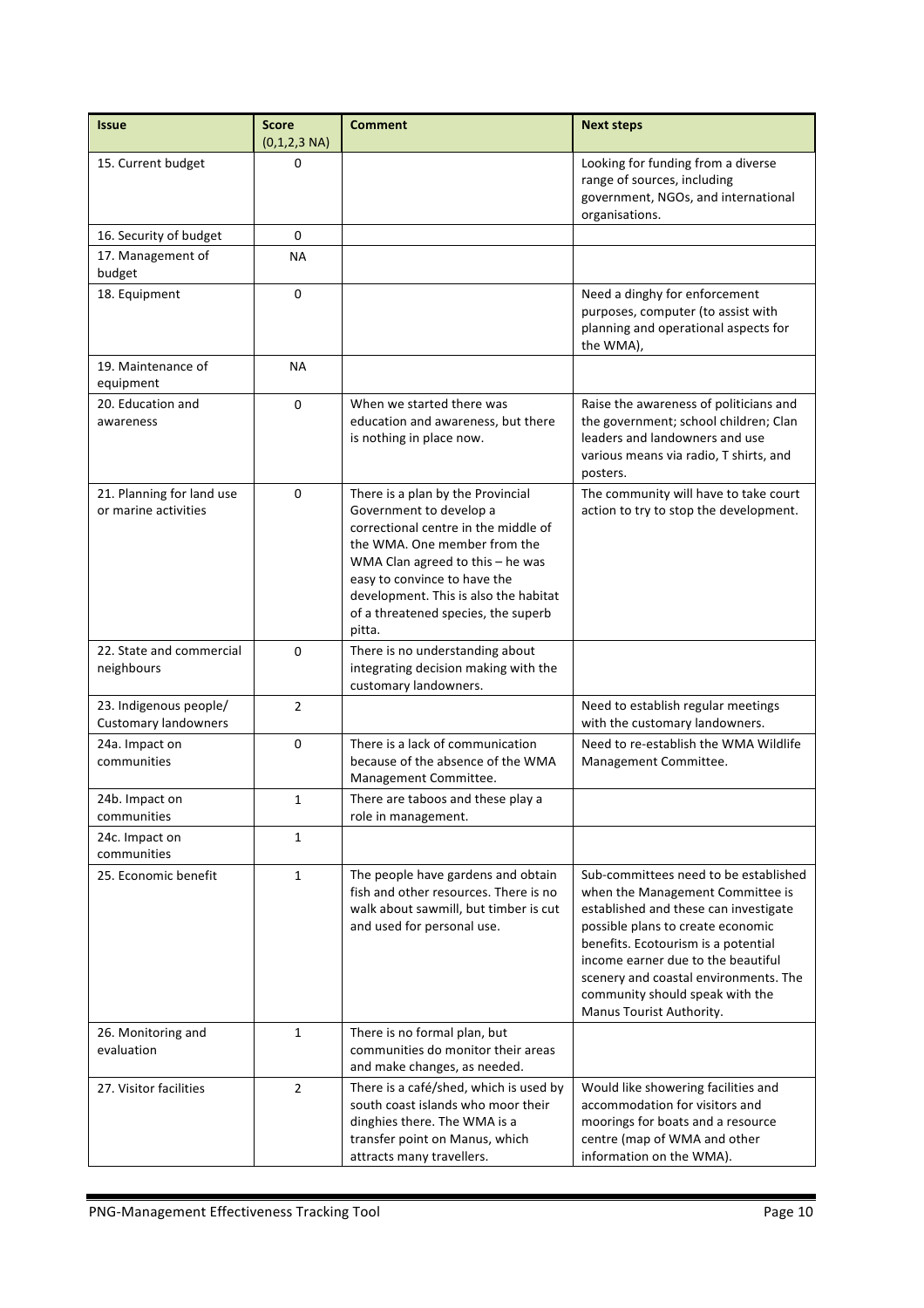| <b>Issue</b>                        | <b>Score</b><br>$(0,1,2,3 \text{ NA})$ | <b>Comment</b>                                                                                                                                                                          | <b>Next steps</b> |
|-------------------------------------|----------------------------------------|-----------------------------------------------------------------------------------------------------------------------------------------------------------------------------------------|-------------------|
| 28. Commercial tourism<br>operators | 0                                      | There are tourists who visit the area<br>and undertake scuba diving; workers<br>from the Asylum Centre use their<br>kayaks in the WMA. These people<br>make no contribution to the WMA. |                   |
| 29. Fees                            | <b>NA</b>                              | A fee was proposed, but it never<br>eventuated.                                                                                                                                         |                   |
| 30. Condition of values             | 2                                      |                                                                                                                                                                                         |                   |
| 30a.Condition of values             | 1                                      | Every day the people are looking at<br>their marine and terrestrial resources<br>$-$ where people are fishing, but in the<br>more remote areas of the WMA this<br>is difficult.         |                   |
| 30b. Condition of values            | $\Omega$                               | This is the whole idea of having the<br>area declared as a WMA. It is the<br>landowners who undertake<br>management actions, but there are<br>no specific management plans.             |                   |
| 30c. Condition of values            | $\Omega$                               |                                                                                                                                                                                         |                   |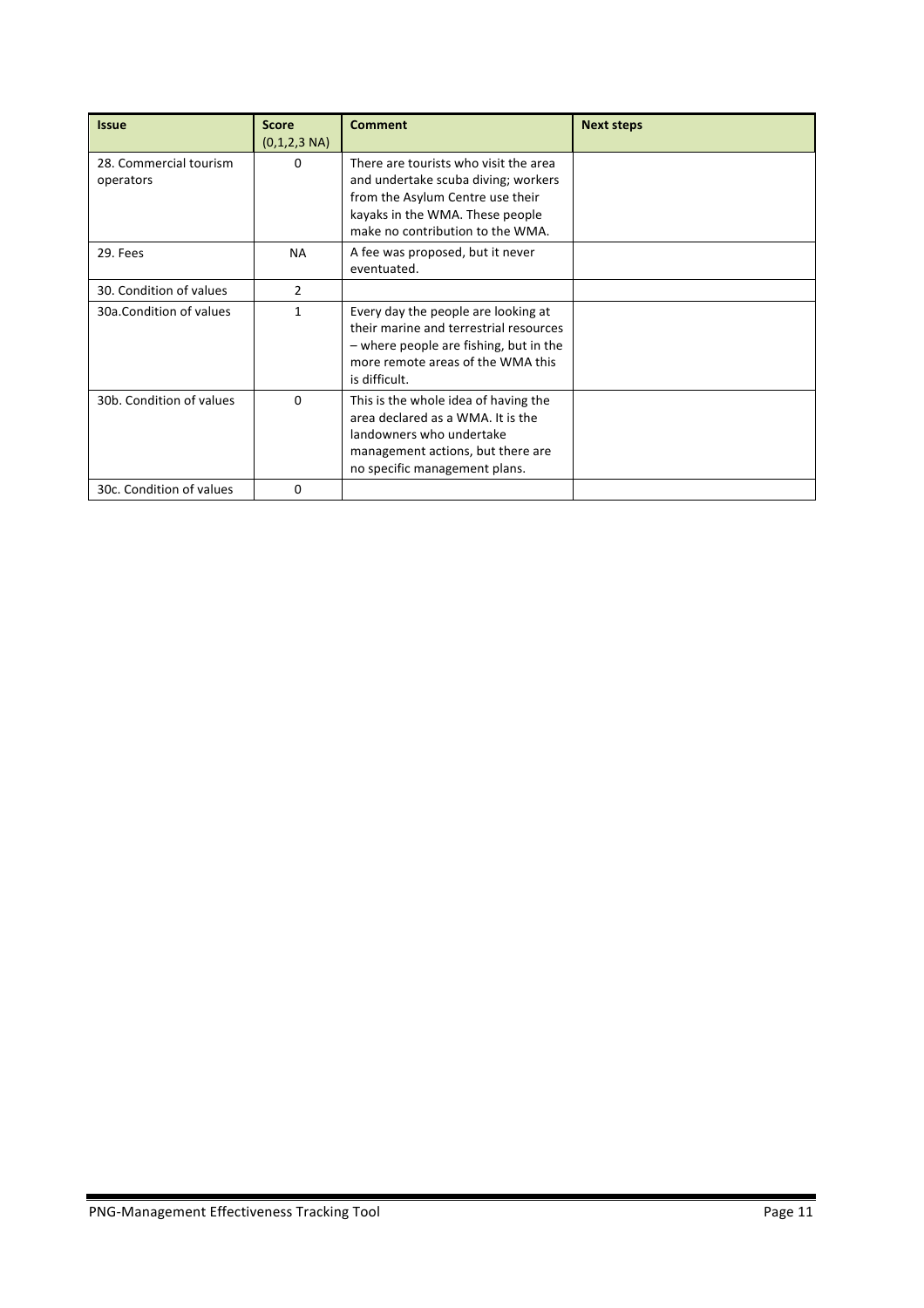# **Part 5: Condition and trends of protected area values**

### **Table 7. Values, condition and trend**

| <b>Key value</b><br>(from Table 2)                                           | <b>Condition</b><br><b>Score</b><br>(VG, G, F, P, DK) | <b>Trend</b><br><b>Score</b><br>(I, S, D, DK) | Information source and justification for Assessment and<br><b>HOW the condition can be IMPROVED</b>                                                                                                                                                                                                                                                                                                                                                                                                                                                       |
|------------------------------------------------------------------------------|-------------------------------------------------------|-----------------------------------------------|-----------------------------------------------------------------------------------------------------------------------------------------------------------------------------------------------------------------------------------------------------------------------------------------------------------------------------------------------------------------------------------------------------------------------------------------------------------------------------------------------------------------------------------------------------------|
| Wildlife resources (trees,<br>superb pitta etc - all<br>wildlife in general) | F                                                     | D                                             | As population is increasing, this will have an impact on<br>wildlife (e.g. making houses, gardens and using wildlife).<br>Thus the trend is likely to be decreasing, but there is<br>limited information to know if this is correct. It is<br>important to make the community more aware of the<br>situation e.g. radio programs etc. Many of these people<br>are outsiders coming into the WMA. The community is<br>waiting for legal advice to formally remove or evict these<br>people.                                                                |
| Marine life                                                                  | VG                                                    | S                                             | Seagrass, coral and mangroves are very healthy. With<br>climate change there are a lot of impacts that have taken<br>place (e.g. bleaching, acidification). There has been a<br>closed season on sea cucumbers (to work out the viability<br>of taking the species). Saltwater crocodiles can be hunted<br>for their skins (of the required size $-$ not too big or small).<br>We have viable populations and so harvesting is<br>permitted. There is a waterfall in the sea where they go.<br>Currently there is no harvesting of crocodiles in the WMA. |
| Protecting traditional<br>values (sacred sites)                              | G                                                     | S                                             | The elders raise the awareness of our clans and this helps<br>to maintain the resources. There is a strong 'house boy'<br>tradition and this needs to continue.                                                                                                                                                                                                                                                                                                                                                                                           |
| Forest                                                                       | G                                                     | S                                             | In the early 1960s they were harvesting forest for timber.<br>This was done by selective logging. The forest is recovering<br>now.                                                                                                                                                                                                                                                                                                                                                                                                                        |
| Mangroves                                                                    | F                                                     | $\mathbf{I}$                                  | Mangroves are extensive. There has been mangrove die<br>back (perhaps anthropogenic e.g. a stream that was<br>blocked from the coast and the water became stagnant.                                                                                                                                                                                                                                                                                                                                                                                       |
| Fish                                                                         | VG                                                    | S                                             |                                                                                                                                                                                                                                                                                                                                                                                                                                                                                                                                                           |
| Dugongs                                                                      | DK                                                    | $\mathbf{I}$                                  | Only a few sightings; there has been a smothering of the<br>sea grass a few years ago and they are coming back now.                                                                                                                                                                                                                                                                                                                                                                                                                                       |
| Turtles (hawksbill)                                                          | G                                                     | S                                             | Turtles are still hunted (there are plenty in the market<br>place - K500 for a big one and used often in customary<br>ceremonies); turtle eggs are taken and used for household<br>purposes. If fishing is difficult (e.g. rough weather), then<br>people stay at home and collect turtles and eggs and<br>clams.                                                                                                                                                                                                                                         |
| Endemic to Manus (e.g.<br>Green tree snail)                                  | P                                                     | D                                             | Endemic species are threatened. They are harvested for<br>their meat. The dark green colour of the snail is fading and<br>the community are unsure why this is happening.                                                                                                                                                                                                                                                                                                                                                                                 |

### Table 8. Recommendations and ways forward

| <b>.</b>                           | <u></u>                       | <u>. .</u>                       |
|------------------------------------|-------------------------------|----------------------------------|
| Form the Management Committee and  | Land use mapping to get the   | Education and awareness raising. |
| have the rules of the WMA formally | correct boundaries of the WMA |                                  |
| gazetted.                          | and base line surveys of the  |                                  |
|                                    | WMA.                          |                                  |